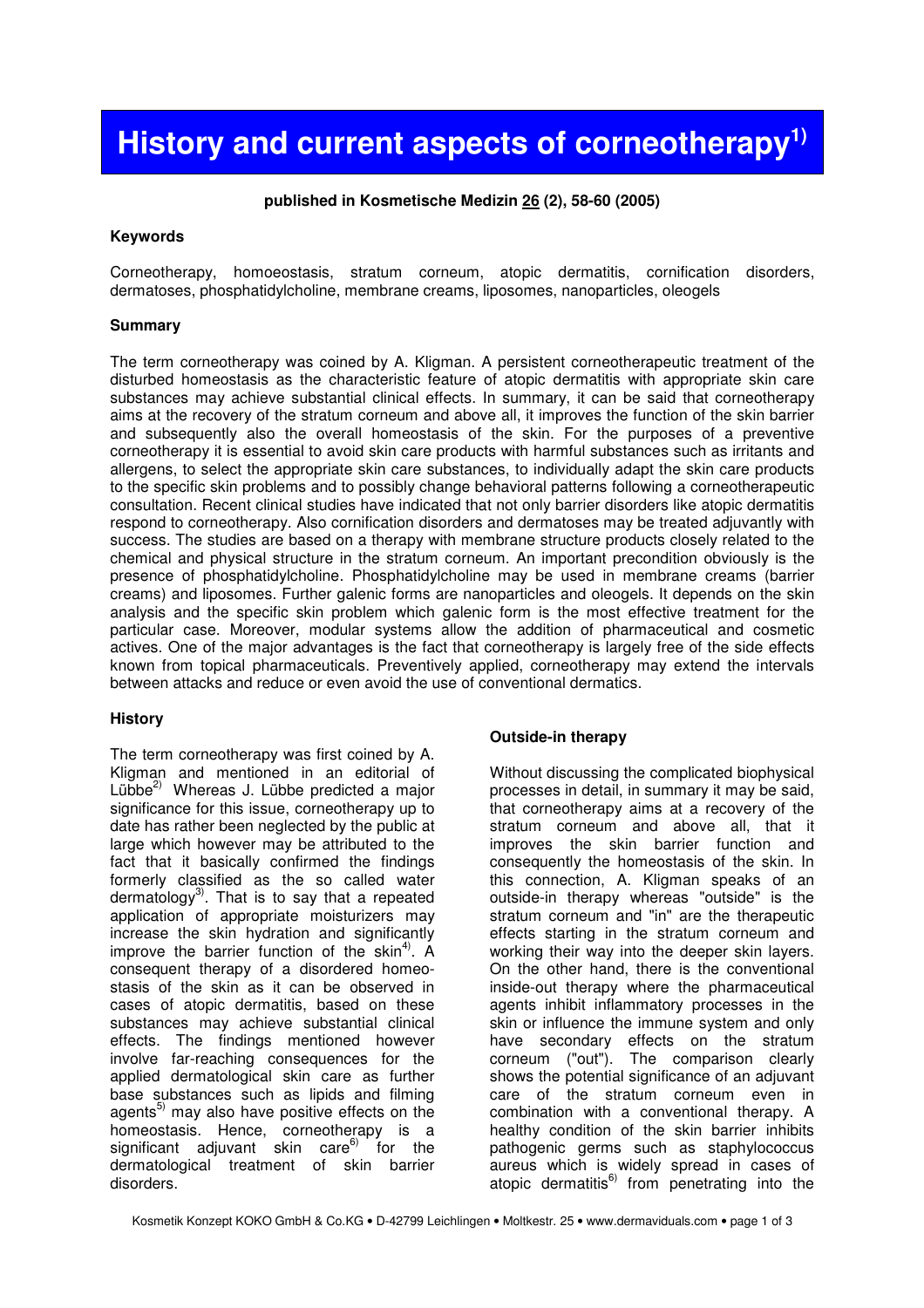epidermis. A disordered stratum corneum however tends to support recurrences. This example shows the importance of avoiding counterproductive effects of skin care. It has been known for quite some time, that skin cleanser components like sodium lauryl sulfate (SDS) may cause major skin irritations by firstly damaging the barrier function and subsequently causing cellular reactions. In the meantime SDS is used as a standard irritant in dermatological research. Moreover, the damaged barrier enables sensitizing substances which are used to preserve and perfume skin care products to easily penetrate into the skin.

## **Preventive corneotherapy**

In industrial countries, there is an increasing number of allergies and atopic dermatitis to observe. An interesting phenomenon also is dehydrated skin and more and more people complain about the symptom. There is however no need for an extensive research just to find out that cultural influence plays a major role in this connection. One reason among others is frequent skin cleansing combined with the washout of protective substances and the intense however inadequate care of the skin. For the purposes of a preventive corneotherapy though the following issues are of major importance:

- **Avoiding skin care products which** contain harmful substances such as irritants and allergens
- **Selecting skin care products with** appropriate skin care substances
- **Individually adapting the skin care** products to the specific skin problems
- Reducing excessive hygienic procedures like washing and showering
- **Avoiding inadequate, tight and** occlusive clothing

Among the obviously harmful substances are surfactants, emulsifiers, preservatives and allergenic perfume substances. Although increasing the skin hydration, it should be kept in mind that occlusive substances minimize the regeneration of the skin $^{7)}$  on the other hand. Occlusive substances are paraffin oils, petrolatum and mineral waxes specifically in high concentrations. An excellent alternative in this case are triglyceride based lipids which are adapted to the physiology of the skin. Appropriate skin care substances are those related to the stratum corneum. As the barrier layers of the stratum corneum have the same structure as lipid bilayers, skin-related prepa-

rations are an advantage as in contrast to emulsifiers they may also be equipped with a membrane structure. It has been known for quite some time that stratum corneum lipids in combination with water and ultrasound may form liposomal structures<sup>8-9)</sup>. This means that, just the other way round, liposomal products are also perfectly suitable for corneotherapeutic purposes. Skin care products with membrane structure may be individually adapted to a skin with specific problems which is most important as the skin conditions may vary and as, on the other hand, further adaptations are possible in the course of the therapy<sup>10)</sup>.

## **Clinical studies**

Most recent clinical studies $11)$  have shown that not only barrier disorders like atopic dermatitis respond to corneotherapy. Also cornification disorders and dermatoses may adjuvantly be treated with success. The studies used products with membrane structures which in chemical as well as physical respect corresponded to the condition in the stratum corneum. An important precondition seems to be the presence of phosphatidylcholine. This substance plays a significant role as a natural component of cell membranes. Moreover, in its native form it provides the linoleic acid for the formation of ceramide I. Linoleic acid also is a very effective substance for the treatment of 1<sup>st</sup> and 2<sup>nd</sup> grade acne vulgaris caused by a cornification disorder at the exits of the sebaceous glands. Phosphatidylcholine is an essential element for the transformation of ceramides into sphingomyelins. It is an interesting fact, that the fluidity of the skin barrier layers may shortly be increased with the linoleic acid-containing phosphatidylcholine. This particular characteristic corresponds with the specific mechanism of an increased penetration of substances through liposomal encapsulation. On the other hand, the fluidity of the skin barrier may be reduced with hydrogenated phosphatidylcholine. Thus, the skin barrier may intentionally be adapted to either a passing or barrier function, a property with major practical significance on the one hand for the transport of actives and on the other hand for the natural skin protection. In summary, corneotherapy is recommended in the following cases

- **Neurodermatitis**
- Ichthyosis
- Psoriasis
- **-** Acne (oily skin)
- Acne (dehydrated skin)